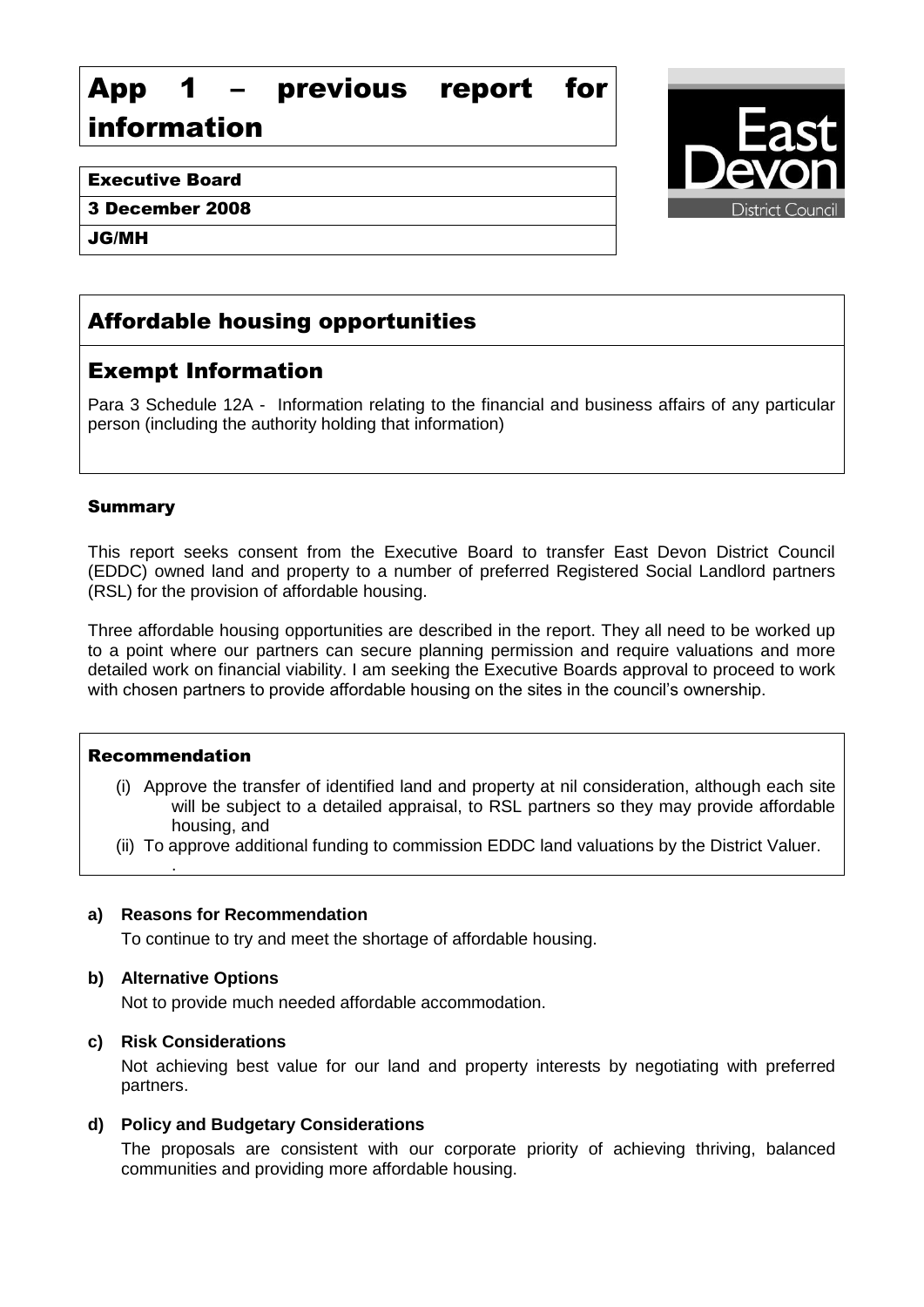**e) Date for Review of Decision** February 2009.

#### 1 Background Information

- 1.1 In an effort to provide more affordable housing throughout East Devon, officers have identified a number of small scale development opportunities that, if the land and property be transferred at nil consideration to an RSL, would enable more affordable homes to be provided.
- 1.2 Set out below are three development propositions for the Executive Board to consider. All three schemes could collectively provide approximately 38 new affordable homes. One scheme would provide homes exclusively for people with an identifiable housing need within a rural community. The other two schemes would be available to a wider range of potential applicants currently on our Housing Register.
- 1.3 All three potential affordable housing schemes have been presented to, and supported by, the Asset Management Forum and Strategic Management Team.
- 1.4 Location plans are included for each site:

Land off of Grove Road, Whimple - **annex 1** Land off of Rodney Close, Exmouth – **annex 2** Holmdale, Sidmouth – **annex 3**

#### **2.0 Executive Board Consideration**

- 2.1 The Executive Board are invited to consider whether it is deemed appropriate that we transfer the identified land and property to RSL partners for affordable housing provision in accordance with our corporate priority. In order to be viable it is anticipated that land will be transferred at nil value, although each site will be subject to a detailed valuation and financial appraisal.
- 2.2 Due to colleagues in the Property and Economic Development section being fully committed to other projects, we have to consider instructing the District Valuer (DV) to ascertain EDDC land values. We believe that this may cost in the region of £10,000. It is hoped that this amount would also be sufficient to cover the D.V.'s valuation fee for another affordable housing project at Stowford Rise, Sidmouth.
- 2.3 As previously indicated all three proposals will be subject to, site surveys, planning permission, legal investigations, viability assessments and the availability Housing Corporation grant. We believe that these three schemes have a realistic chance of satisfying the above conditions and delivering much needed affordable housing in the district.

#### **3. Scheme 1 - Land at Grove Road Whimple**

- 3.1 This first scheme proposal seeks approval to transfer a sufficient amount of East Devon District Council (EDDC) owned land to an RSL to build approximately 9 -11 affordable homes.
- 3.2 Upon receipt of an approved business case from Whimple Parish Council (WPC) it is proposed that the remaining land be transferred to WPC for allotment use.

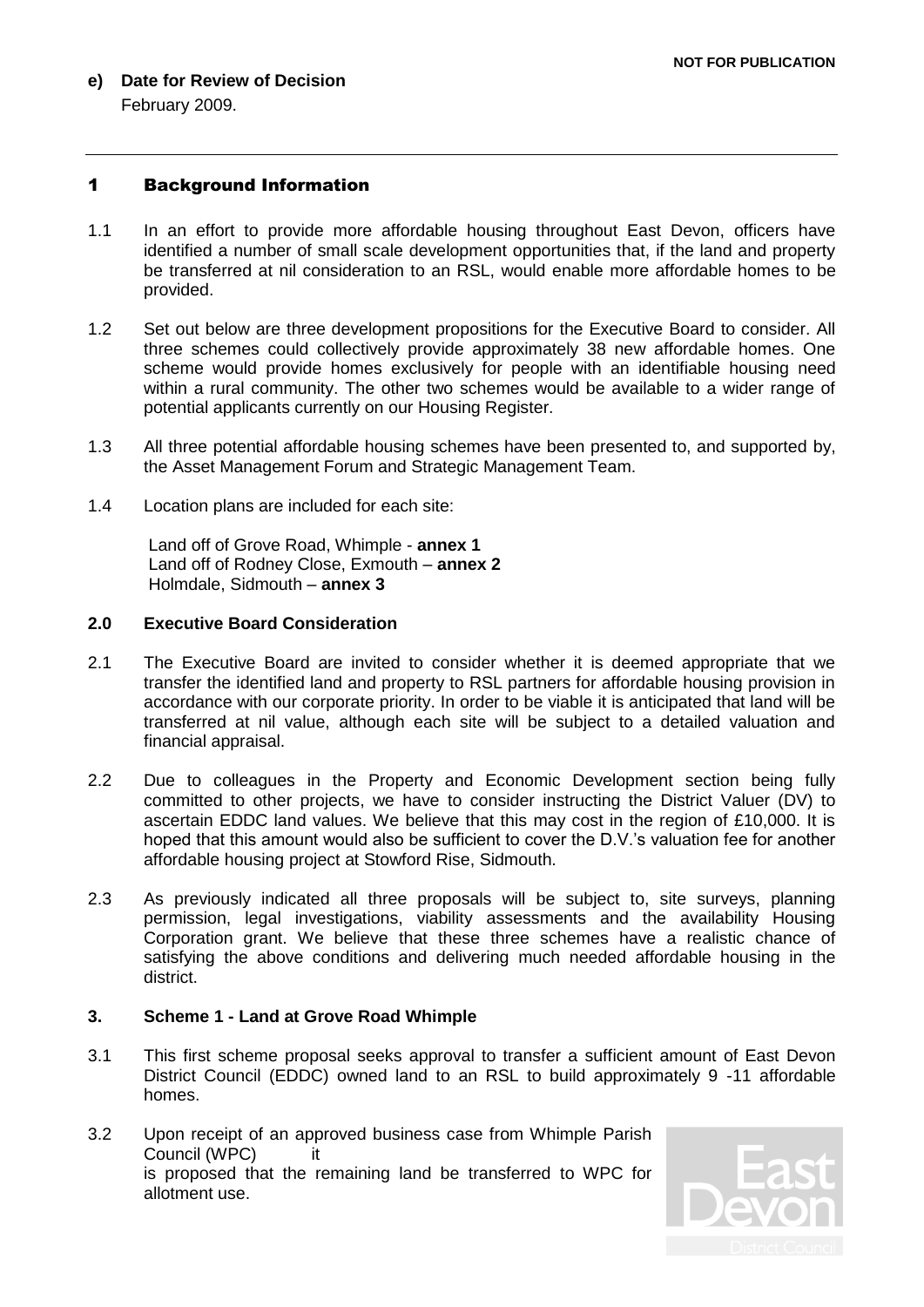### **Location**

3.3 The attached plan (**annex 1**) highlights in red the approximate amount of land to be transferred to an RSL. This extends to approximately 100m x 32m subject to surveys. The remaining land (approximately 90/100m) would provide about 10/12 allotments.

#### **Development proposal**

- 3.4 The potential development site in EDDC ownership was recently identified as a possible rural exception site for affordable housing to meet local needs.
- 3.5 The ownership and suitability for the provision of affordable housing has been confirmed by our Legal and Member Services.
- 3.6 We have sought and gained support from Whimple Parish Council to progress with a development of affordable housing on this site for local people. In addition, support was given to work with our preferred RSL partner, Spectrum Housing Association.
- 3.7 We have also sought a planning opinion from Development Control colleagues, who have confirmed that the proposed development may be suitable as an exception site, subject to planning conditions. We are currently waiting clarification from Highways as to an acceptable access point for vehicles and pedestrians.
- 3.8 As part of the planning requirements for an exception site the community must have an identifiable need for affordable housing. As a consequence, a Housing Needs Survey has been undertaken. Results show that there is an immediate need for 11 homes, with a further 20 within 3 years.
- 3.9 The land is transferred, if deemed appropriate, by way of a leasehold agreement to the RSL at nil cost consideration.
- 3.10 Subject to survey, viability and planning results, it is proposed that between 9 and 11 affordable homes be provided for local people.
- 3.11 All nominations will be made by EDDC through our Choice Based Lettings Scheme.
- 3.12 All affordable housing will remain affordable in perpetuity for local people or those who meet the local connection criteria.
- 3.13 We intend to achieve at least code level 3 for sustainability on build and design.
- 3.14 We intend to provide a tenure mix of 70% / 30% split in favour of rented accommodation the remainder for shared ownership (subject to the prevailing market conditions). This is in line with the East Devon analysis of the Exeter and Torbay Housing Market Assessment 2007.
- 3.15 If the Executive Board is minded to support this proposal all costs incurred (except our valuation costs) will be covered by the RSL.

#### **4.0 Scheme 2 - Land at Rodney Close Exmouth**

4.1 This second site involves a proposed transfer of East Devon District Council (EDDC) land off West Down Lane / Rodney Close, Exmouth to a Registered Social Landlord (RSL) for the provision of affordable housing and potentially a new Village Hall and improved outside play area / equipment.

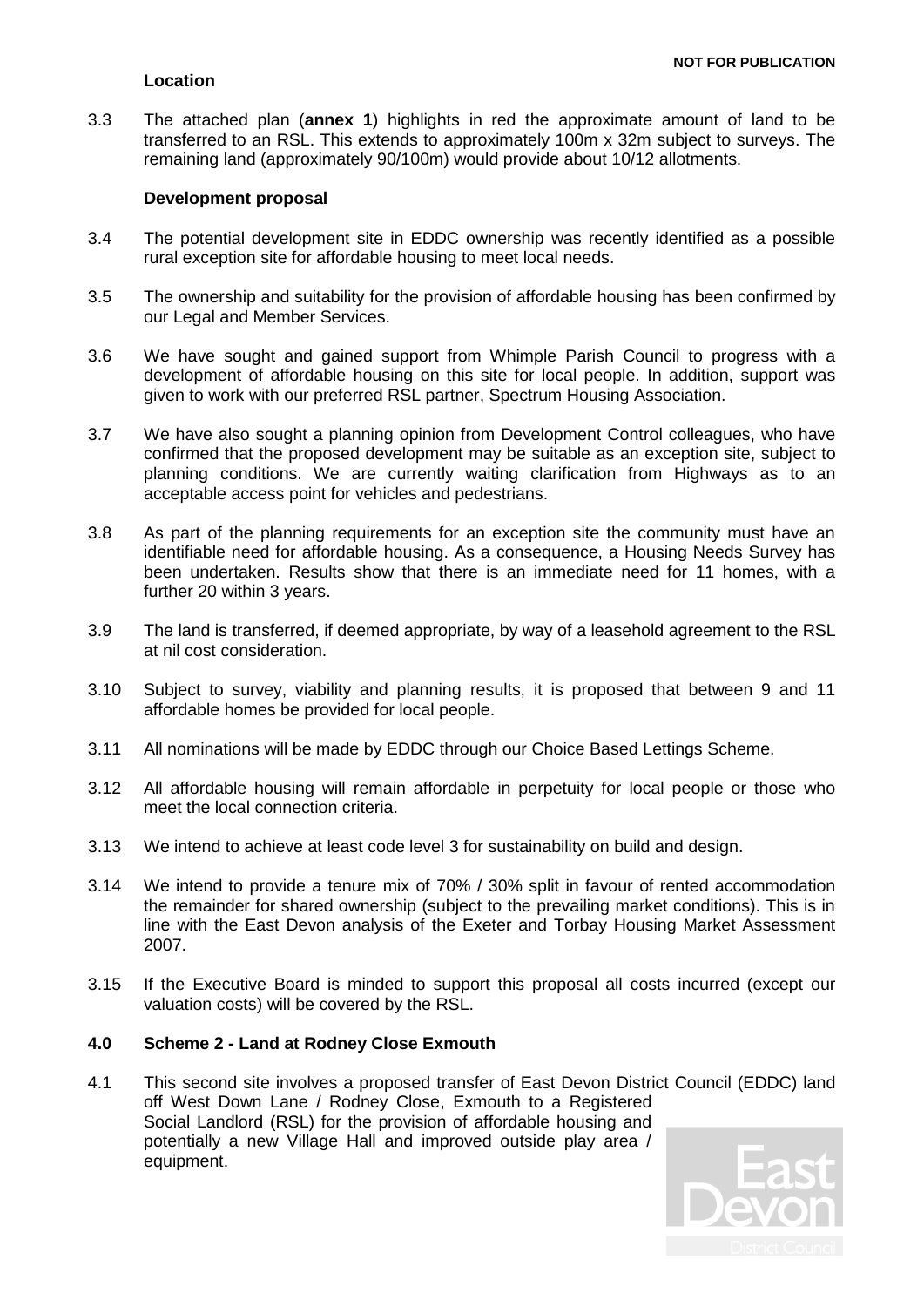- 4.2 An initial assessment and sketch plans suggest that an RSL may be able to provide approximately 15 affordable homes on half of the site.
- 4.3 Subject to securing funding and planning permission we are hoping to deliver a two phase approach that would ultimately replace the Littleham village hall and upgrade/replace associated outside play equipment and open space.

#### **Location**

4.4 The attached plan (**annex 2**) outlines in red the proposed land to be transferred to an RSL.

#### **Development proposal**

- 4.5 A number of officers from mixed backgrounds that include Planning, Legal, Property and Housing have recently come together to form a Virtual Affordable Housing Team (VAHT).
- 4.6 This team pro-actively identifies sites with development potential that might ordinarily be contrary to planning constraints, and attempt to overcome policy, funding issues etc.
- 4.7 The team's efforts are directed at overcoming obstacles that would normally prohibit affordable housing provision.
- 4.8 The VAHT group has identified the above site that appears to be suitable for development.
- 4.9 Situated towards the outskirts of Littleham Village, the site is ideally located close to public transport, schools, employment and adjoins an existing EDDC sheltered housing scheme. We believe a housing development will enhance the area and promote a mixed and balanced community. It will also address one of the Council's corporate priorities and provide housing in Exmouth where out highest levels of housing need are experienced and few development opportunities arise.
- 4.10 If this proposal were supported, we would envisage a phased approach. Firstly building the affordable housing, secondly the refurbishment or replacement of the existing village hall and thirdly to provide improved young person's recreational facilities and open space.
- 4.11 The land in question is owned by EDDC, part of which is currently leased to the Trustees of Littleham Village Hall.
- 4.12 We are informed that this potential affordable housing development land is designated predominantly as a recreational area. We have also been informed that this designated open space, excluding the play area and village hall is seldom used.
- 4.13 Local Members and the Portfolio Holder for Communities have been briefed on the proposal and are supportive in principle.
- 4.14 If support is forthcoming from the Executive Board, we would encourage our preferred RSL partner, Devon & Cornwall Housing Association, to work up a detailed affordable housing scheme that maximises delivery and reflects local needs. If possible this will include the provision of a new village hall, open space and new recreational equipment. Due to potential funding issues the scheme may ultimately mean that only a proportion of the land be developed, namely the affordable housing element. The village hall may be phased in when funding is secured; we understand that a Lottery Bid is being considered.

#### 5.0 **Scheme 3 - Holmdale, Sidmouth**

5.1 Finally this development opportunity is a proposal to transfer 16 – 20 Holmdale Sidmouth to Devon and Cornwall Housing Association (DCHA) so they may provide approximately 9 -12 affordable homes.

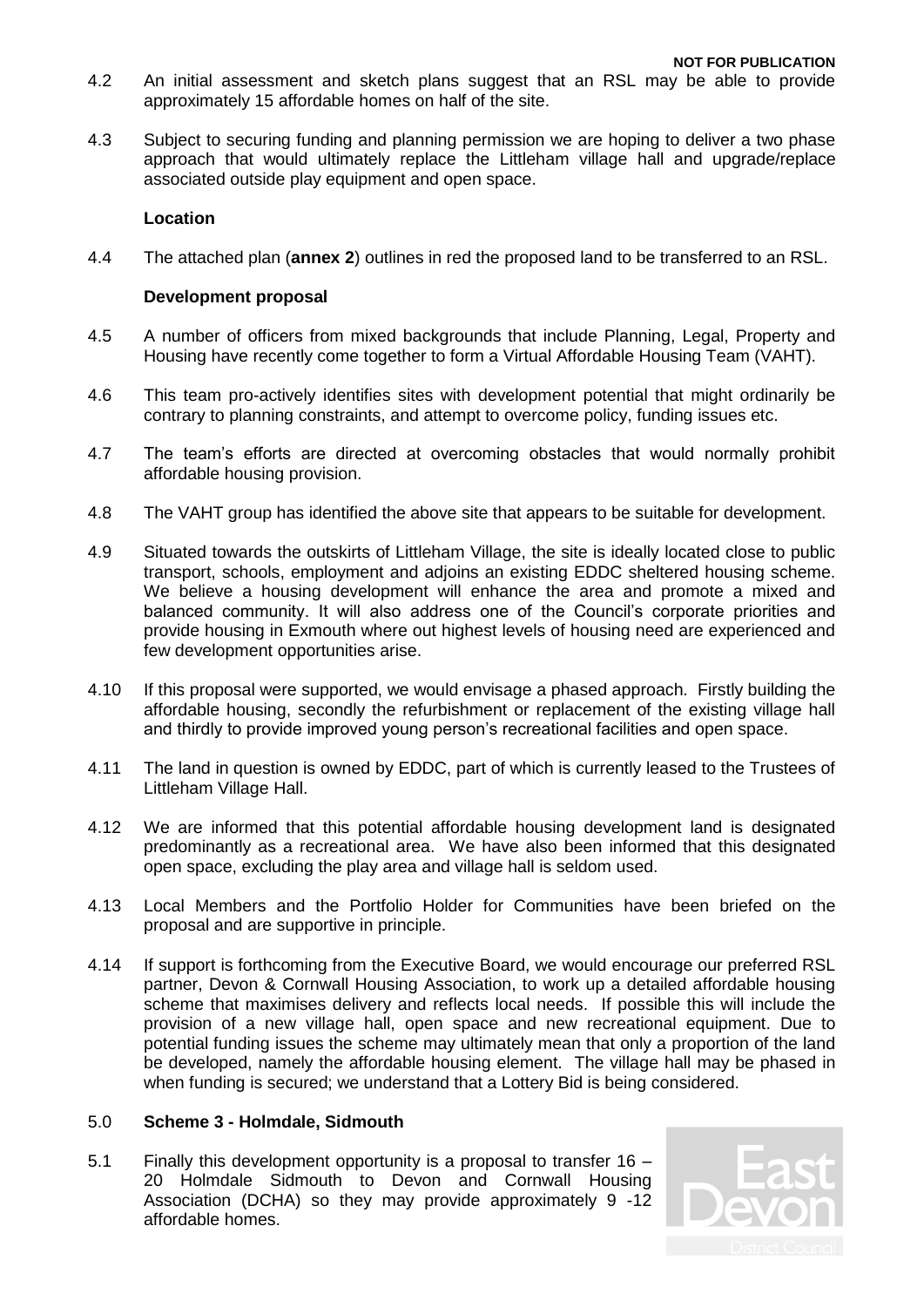#### **Development proposal**

- 5.2 This potential development site (**annex 3**) in EDDC ownership was identified and supported by the AMF on the 13<sup>th</sup> November 2006 as a possible location for affordable housing.
- 5.3 16 20 Holmdale is currently leased on a 12 month renewable lease as a gym. The building is considered to be in need of significant external works that includes replacement timberwork and repainting. The current lease expires on the  $6<sup>th</sup>$  July 2009 with no notice required to terminate the lease. However should we require earlier possession we may have to give approximately 6 months notice.
- 5.4 DCHA have undertaken a feasibility study and instructed ARA Architects to produce design plans.
- 5.5 We established that the site has the potential for residential development through informal discussions with Planning Officers. The site has a number of constraints that need to be overcome to secure planning permission. The site may have had a previous use as a petrol station and therefore require some decontamination works. DCHA looked in detail at a nine unit scheme on the Holmdale site , demolishing the existing building and providing 2 no. two bedroom flats and 7 no. one bedroom flats. Subject to planning we are hopeful that the number of flats that could be provided may increase to 12.
- 5.6 Both the 9 unit, and potential 12 unit schemes would require that the adjoining existing car parking be used to secure enough land to deliver these proposals. There could be the loss of up to 8 car parking spaces.
- 5.7 Due to the relatively high estimated build costs £1,802 per m2 (Est Figures 2006) and demolition costs that would be incurred by DCHA, the land value has been assumed at nil cost to DCHA.
- 5.8 Since early 2007 there has unfortunately been a number unsuccessful design proposals submitted for pre-application discussions. However, we are hopeful that Planning Officers will be discussing with the Architect a revised and more acceptable plan.
- 5.9 If support is forthcoming from the Executive Board, we would encourage our preferred RSL partner, Devon & Cornwall Housing Association to work up a scheme that could start on site in late summer 2009.
- 5.10 All nominations will be made by EDDC through our Choice Based Lettings Scheme.
- 5.11 All homes will achieve code level 3 for sustainability or higher on build and design.
- 5.12 We intend to provide a tenure mix of 70% / 30% split in favour of rented accommodation the remainder shared ownership (subject to market conditions).

#### **6.0 Conclusions**

- 6.1 I am requesting that the Executive Board supports these proposals to transfer the identified land and property to our preferred RSL partners so they may be developed to provide affordable housing.
- 6.2 In order to facilitate these proposals within the next few months we may have to conditionally exchange contracts, subject to relevant clauses being in place, such as planning permission, funding, surveys etc.